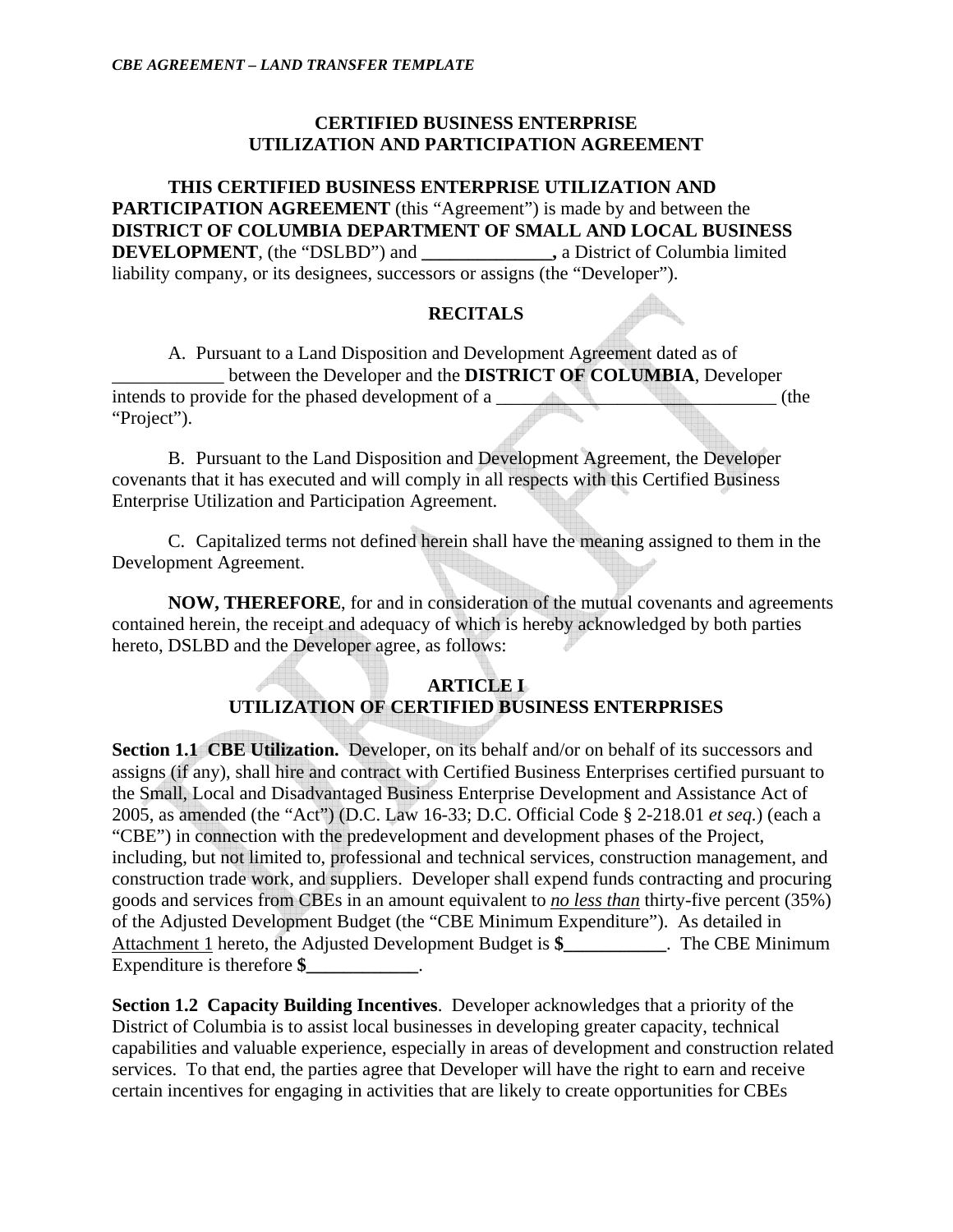#### *CBE AGREEMENT – LAND TRANSFER TEMPLATE*

generally, and to facilitate capacity building for Disadvantaged Business Enterprises as defined in the Act ("DBEs") in particular. Such incentives when earned by Developer will be applied by DSLBD to reduce Developer's CBE utilization requirements set forth in Section 1.1 of this Agreement.

(a) The Developer shall devise a list of professional services, trade specialties, or other vocational areas in which CBEs either lack capacity, lack depth, or in which such firms traditionally do not participate as prime contractors in construction projects of this nature and size (each, a "Target Sector"), and submit the list to DSLBD for approval within thirty (30) days of signing this Agreement. CBEs identified on the list shall not be eligible for a bonus, as described in paragraphs (1), (2), and (3) below ("Reporting Bonus"), unless the list is approved by DLSBD. Such list shall be attached hereto as Attachment 2 and made a part of this Agreement.

> (1) For every dollar expended with a *DBE* for services that fall *within* a Target Sector, Developer shall receive credit for \$1.50 against the CBE Minimum Expenditure. For example, a \$100,000 contract award paid to a DBE Construction Management firm within the Target Sector would be counted as \$150,000 by DSLBD when measuring Developer's performance against the CBE Minimum Expenditure.

(2) For every dollar expended with a *CBE* that is not a DBE for services that fall *within* a Target Sector, Developer shall receive credit for \$1.25 against the CBE Minimum Expenditure. For example, a \$100,000 contract award paid to a CBE Construction Management firm within the Target Sector would be counted as \$125,000 by DSLBD when measuring Developer's performance against the CBE Minimum Expenditure.

(3) For every dollar expended with a *DBE* for services *not* included in a Target Sector, Developer shall receive a credit for \$1.25 against the CBE Minimum Expenditure. For example, a \$100,000 contract award paid to a DBE Construction Management firm outside of the Target Sector would be counted as \$125,000 by DSLBD when measuring Developer's performance against the CBE Minimum Expenditure.

 (b) Every contract, purchase or task order (as applicable) issued by Developer to CBE firms, either directly or indirectly, which Developer believes should qualify for the Reporting Bonus shall be subject to review and approval by the Director of DSLBD (the "Director") to ensure that the scope of work is properly characterized within a Target Sector. The Reporting Bonus will not be credited to Developer unless the Director approves the specific procurement, provided, however, that a negative determination will not preclude Developer from receiving standard credit (either 1:1 or 1.25:1, as applicable) for the expenditure as set forth herein.

 (c) The parties may mutually agree in writing to additional incentives that may be earned by Developer for instituting additional capacity building initiatives for CBEs (*e.g.*, pay without delay programs; establishment of strategic partnerships or mentor-protégé initiatives). In particular, Developer is encouraged to work with its general contractors and/or construction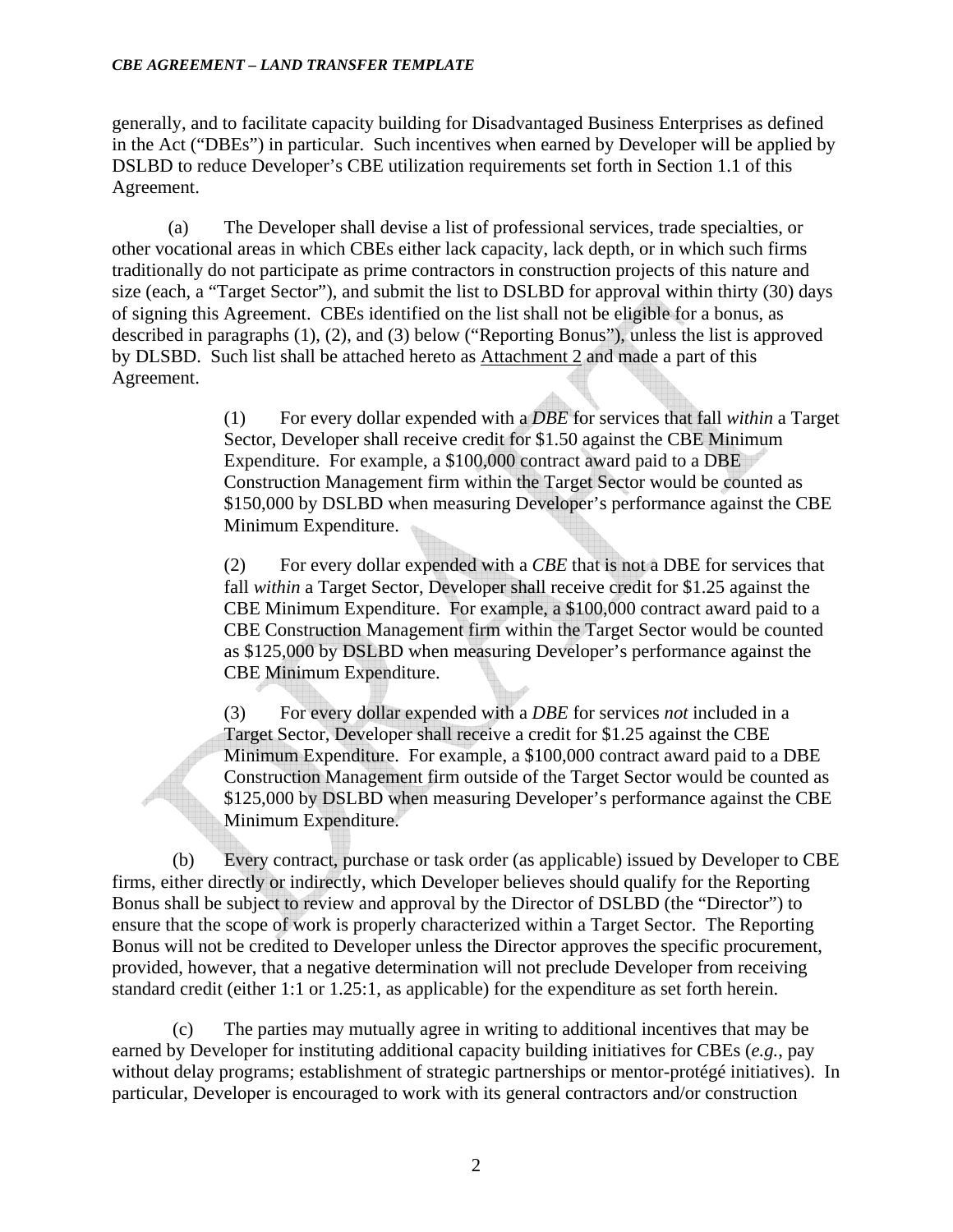#### *CBE AGREEMENT – LAND TRANSFER TEMPLATE*

managers to develop more flexible criteria for pre-qualifying CBEs for participation on the mixeduse projects. The modified pre-qualification criteria should consider the size and economic wherewithal usually present in small contractors as well as insurance and bonding requirements. Developer is also highly encouraged to establish CBE set-asides for certain procurements that will restrict bidders to those bid packages.

### **ARTICLE II CBE OUTREACH AND RECRUITEMENT EFFORTS**

**Section 2.1 Identification of CBEs and Outreach Efforts.** Developer shall utilize the resources of DSLBD**,** including the *CBE Business Center* found on DSLBD's website (http://dslbd.dc.gov). In particular, Developer shall publish all contracting opportunities for this Project within the CBE Business Center's Business Opportunities area. Developer shall use the CBE Company Directory as the primary source for identifying CBEs. The primary contact regarding CBE referrals shall be the Director or such other DSLBD representative as the Director may designate. Developer may use other resources to identify individuals or businesses that could qualify as CBEs and is encouraged to refer any such firms to DSLBD's Certification unit for certification. Throughout the duration of the Project, Developer or its general contractor/construction manager shall (as set forth in Section 4.1) periodically publish notices in any of the following newspapers primarily serving the District of Columbia: *The Current Newspapers, The Washington Informer,* the *Washington Afro-American, Common Denominator, Washington Blade, Asian Fortune* and *El Tiempo Latino* (or if any of them should cease to exist, their successor, and if there is no successor, in another newspaper of general circulation) to inform CBEs, and entities which could qualify as CBEs, about the business opportunities. In the event that Developer develops a website for the Project, such website shall (i) advertise upcoming bid packages, (ii) present instructions on how to bid, and (iii) directly link to DLSBD's website.

## **ARTICLE III INFORMATION SUBMISSIONS AND REPORTING**

**Section 3.1 CBE Utilization Plans**. Developer shall require its general contractor to submit a CBE utilization plan to DSLBD for approval no less than thirty (30) days following the date of this Agreement, which plans shall be automatically incorporated and made a part of this Agreement as Attachment 3 following approval by DSLBD (each, a "Utilization Plan"). Each Utilization Plan shall list all of the projected procurement items, quantities and estimated costs, bid opening and closing dates, and start-up and completion dates. This plan should indicate whether any items will be bid without restriction in the open market, or limited to CBEs. Developer may not deviate materially from the steps and actions set forth in each Utilization Plan without first obtaining the written consent of the Director. For ease of monitoring, Developer agrees to work with DSLBD to implement procedures for its general contractor to submit Utilization Plans electronically through the DSLBD compliance administration database, as applicable.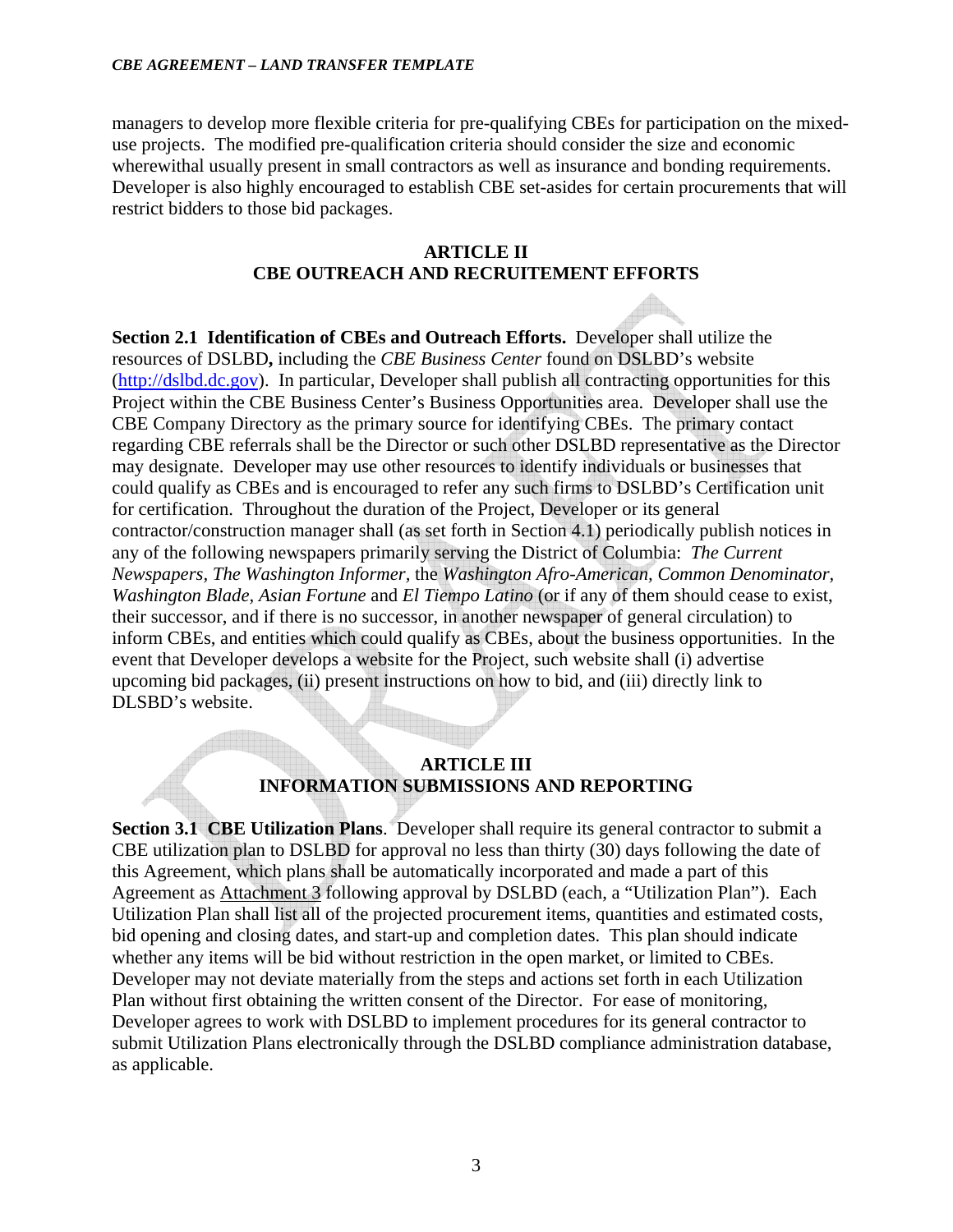**Section 3.2 Quarterly Reports**. Throughout the duration of the construction of the Project, Developer will submit quarterly contracting and subcontracting expenditure reports for the Project which identify:

(i) those contracts where the party providing services, goods or materials was a CBE, including the name of the company and the amount of the contract;

- (ii) the nature of the contract;
- (iii) the amount actually paid by Developer to the CBE under such contract that month and to date;
- (iv) the certification categories for each vendor/contractor;
- (v) the work performed by vendors/contractors in Target Sector(s) and relevant multipliers; and
- (vi) the percentage of overall development expenditures which were to CBEs.

These reports shall be submitted no later than thirty days (30) after the end of each quarter. The reports shall be submitted on a form provided by DSLBD (a prototype of this form is included as Attachment 4). However, DSLBD reserves the right to reasonably amend this form, after consultation with the Developer. This report shall also describe the Developer's outreach efforts (if any) during the reporting period, to identify CBEs and/or encourage them to bid on or otherwise apply to provide labor, services, goods, and materials for use in the construction or operation of the development project. Companies that may be eligible for certification, but are not yet certified, or whose certification is pending with DSLBD shall not be included in these reports unless and until the company is certified. Further, only amounts expended after a company is certified shall be counted towards the CBE Minimum Expenditure. Concurrently with submission of the quarterly reports, Developer shall also submit vendor verification forms (each, a "Vendor Verification Form") substantially in the form of Attachment 5.

# **ARTICLE IV GENERAL CONTRACTORS AND CONSTRUCTION MANAGERS**

**Section 4.1 Adherence to CBE Minimum Expenditure.** Developer shall require in its contractual agreements with the general contractor and/or construction manager for the development project, as applicable, (the "General Contractor"), that the General Contractor comply with the relevant obligations and responsibilities of Developer contained in this Agreement with respect to achieving the applicable CBE Minimum Expenditure. Developer further agrees to inform the General Contractor and subcontractors of the other obligations and requirements applicable to Developer under this Agreement. Developer shall inform the General Contractor that non-compliance with this Agreement may negatively impact future opportunities with the District for the Developer and the General Contractor respectively. Specifically, Developer will obtain the following commitments from its General Contractor ("GC"):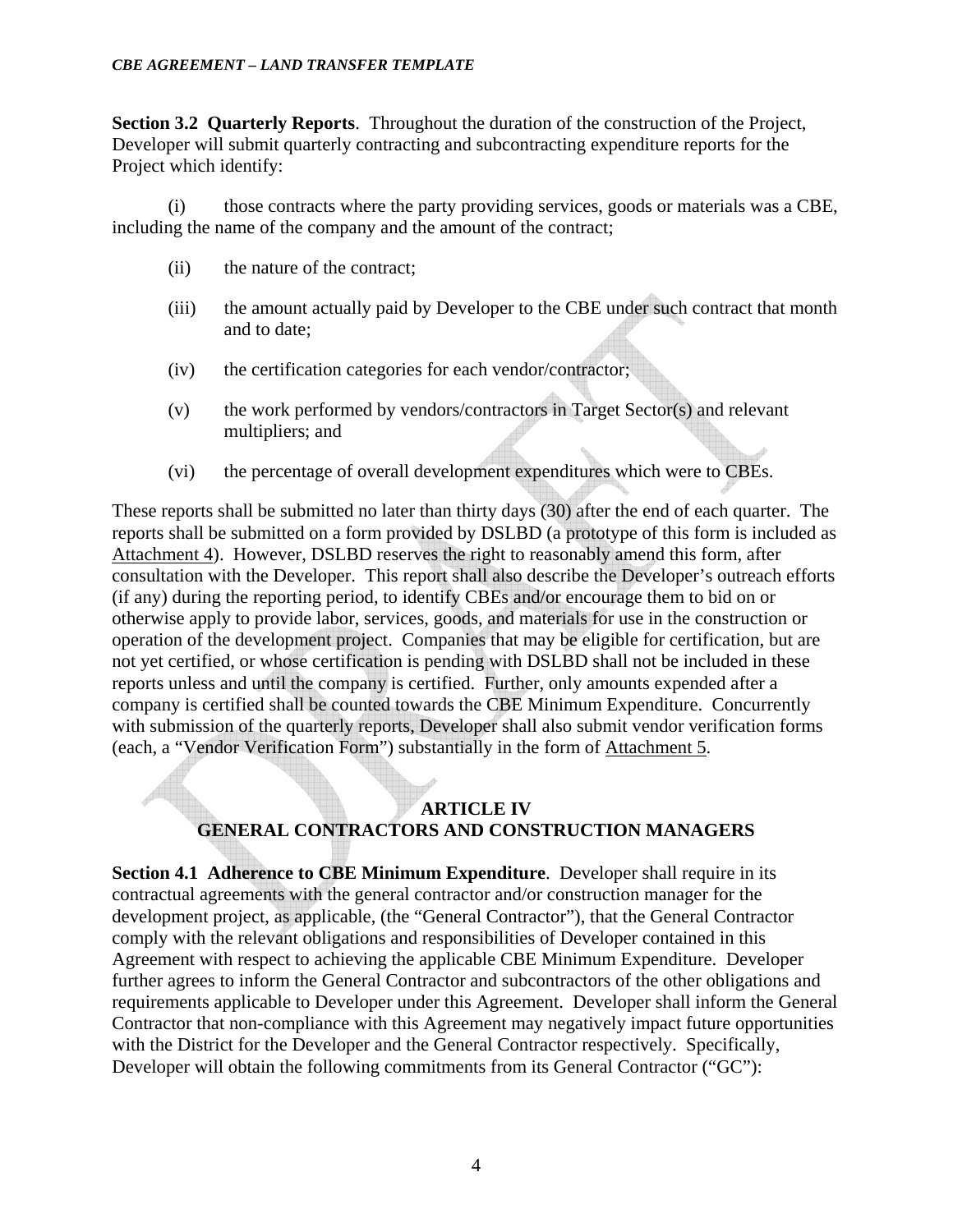- (i) The GC will publish a public notice in a newspaper whose primary circulation is in the District of Columbia (*e.g. Afro American, Washington Informer, El Tiempo Latino, Asian Fortune, The Current Newspapers*, etc.), for the purpose of soliciting bids for products or services being sought for construction and renovation projects and will allow a reasonable time (*e.g.*, no less than 30 business days) for all bidders to respond to the invitations or requests for bids.
- (ii) The GC will contact DSLDB to obtain a current listing of all CBEs qualified to bid on procurements as they arise and will make full use of the CBE Business Center found at http://dslbd.dc.gov for listing opportunities and for subcontracting compliance monitoring.
- (iii) In order to achieve the applicable CBE Minimum Expenditure for the mixed-use project, Developer shall require in its contractual agreements with the GC, that the GC provide a CBE bidder that is not the low bidder an opportunity to provide its final best offer before contract award, provided the CBE bid price is among the top 3 bidders.
- (iv) The GC will not require that CBEs provide bonding on contracts with a dollar value less than \$100,000, provided that in lieu of bonding the GC may accept a job specific certificate of insurance.
- (v) The GC will include in all contracts and subcontracts to CBEs, a process for alternative dispute resolution. This process shall afford an opportunity for CBEs to submit documentation of work performed and invoices by regarding requests for payments. Included in the contract shall be a mutually agreed upon provision for mediation (to be conducted by DSLBD) or arbitration in accordance with the rules of the American Arbitration Association**.**
- (vi) The GC and subcontractors shall strictly adhere to their contractual obligations to pay all subcontractors in accordance with the contractually agreed upon schedule for payments. In the event that there is a delay in payment to the general contractor, the GC is to immediately notify the subcontractor and advise as to the date on which payment can be expected.
- (vii) The GC commits to pay all CBEs, within fifteen (15) days following the GC's receipt of a payment which includes funds for such subcontractors, from the Developer. Developer also agrees to establish a procedure for giving notice to the subcontractors of the Developer's payment to the GC.

## **ARTICLE V EQUITY AND DEVELOPMENT PARTICIPATION**

**Section 5.1 Minimum LSDBE Participation Requirements.** Developer acknowledges and agrees that businesses certified pursuant to the Act, as local, small and disadvantaged business enterprises ("LSDBEs"), shall receive no less than twenty percent (20%) in equity participation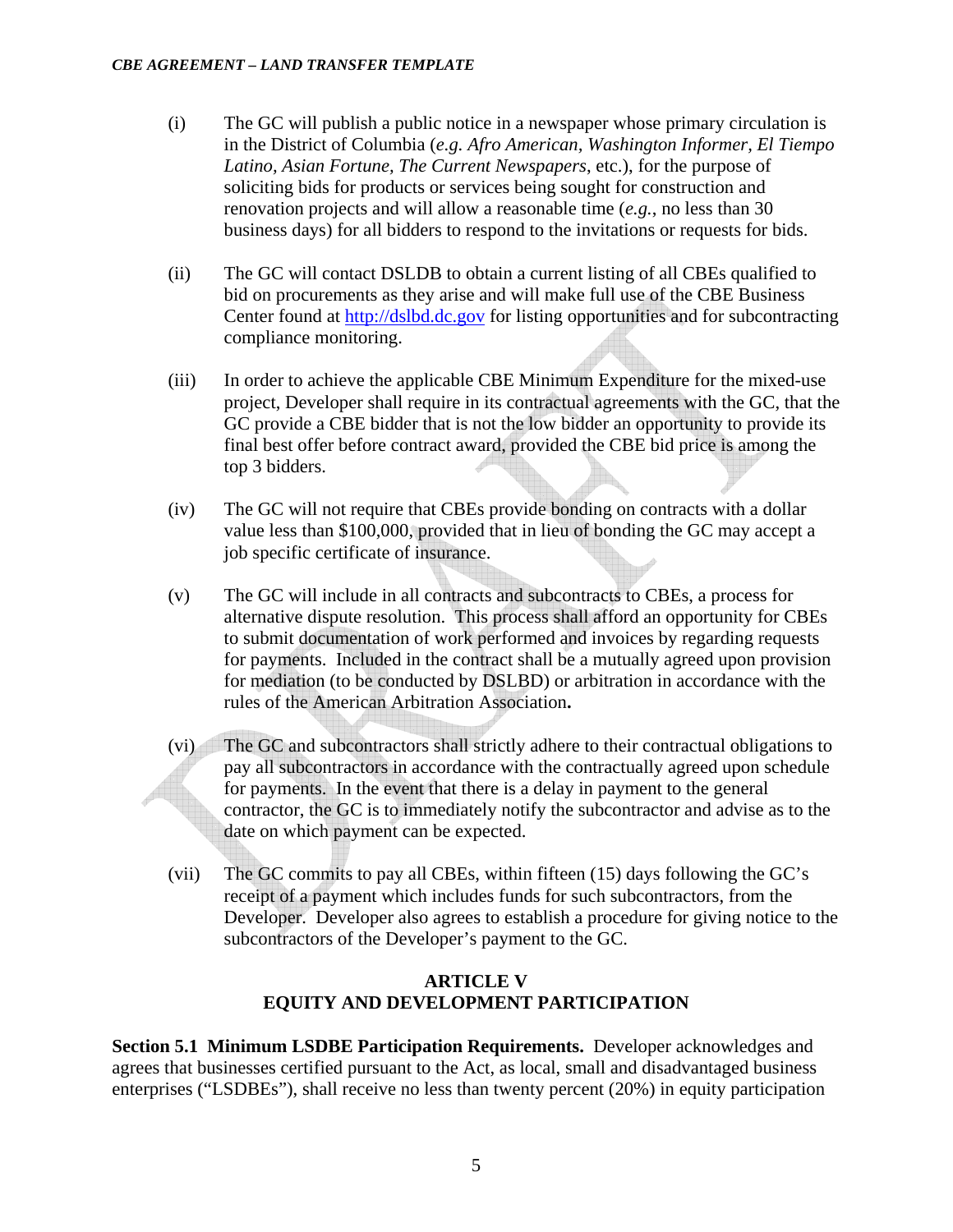and no less than twenty percent (20%) in development participation in the Project, in accordance with Section 2349a of the Act, D.C. Official Code § 2-218.49a. To address the aforementioned requirements, a Memorandum of Understanding ("MOU") between DEVELOPER, LSDBE-1, and LSDBE-2, attached as Attachment 7 and incorporated herein by reference, was executed. DEVELOPER, LSDBE-1, and LSDBE-2, anticipate forming a limited liability company known as DEVELOPER-2 to serve as the Developer of the Project. Pursuant to section 5 titled "Member Responsibilities" on page 2 of the MOU, DEVELOPER (a certified LBE and DZE), will be the 80% managing member of DEVELOPER-2, LSDBE-1 (a certified LSDBE) will be a 15% partner, and LSDBE-2 (a certified LSDBE) will be a 5% partner.

**Section 5.2 Pari Passu Returns for LSDBE Equity Partner(s).** Developer agrees that the LSDBE partners shall receive a return on investment in the Project that is pari passu with all other sources of sponsor developer equity. In addition, if LSDBE partners elect to contribute additional capital to the Project, they will receive the same returns as DEVELOPER with respect to such additional capital.

**Section 5.3 Preservation of LSDBE Financial Interest.** The LSDBE partners' equity interests shall not be diluted over the course of the Project, including for failure to contribute additional capital, pursuant to section 6 titled "Member Interests" on page 2 of the MOU.

**Section 5.4 LSDBE Risk Commensurate With Equity Position.** No LSDBE partner shall be expected to bear financial or execution requirements that are out of proportion with the LSDBE partners' equity position in Developer and/or the Project. An LSDBE partner's contribution will be in direct proportion to its interest in DEVELOPER-2 and pari passu with DEVELOPER.

**Section 5.5 Management Control and Approval Rights.** Pursuant to section 8 titled "Management / Governance" on page 3 of the MOU, all partners will have management control and approval rights in line with their equity position. All major decisions involving DEVELOPER-2, including the admission of new members, borrowings and financings, dissolution and other material actions, will require the unanimous consent of all partners. Any reduction of the carried interest payable to an LSDBE partner from Developer shall be a major decision. In voting on all major decisions affecting Developer, DEVELOPER must consult with the LSDBE partners regarding all such decisions, and in no event shall the LSDBE partners' equity interest in Developer be reduced or modified without their consent.

**Section 5.6 LSDBE Inclusion, Recognition, Access and Involvement.** Developer acknowledges that a priority of the District is to ensure that LSDBE partners on development projects are granted and encouraged to maintain active involvement in all phases of the development effort, from initial-pre-development activities through development completion and ongoing asset management. To assist LSDBE partners in gaining the skills necessary to participate in larger development efforts, Developer agrees to provide all LSDBE partners full and open access to information utilized in project execution, including, for example, market studies, financial analyses, project plans and schedules, third-party consultant reports, etc. Developer agrees to consistently represent and include LSDBE partners of Developer as team members through such actions as joint naming (if applicable), advertising, and branding opportunities that incorporate LSDBE partners. LSDBE partners of Developer shall not be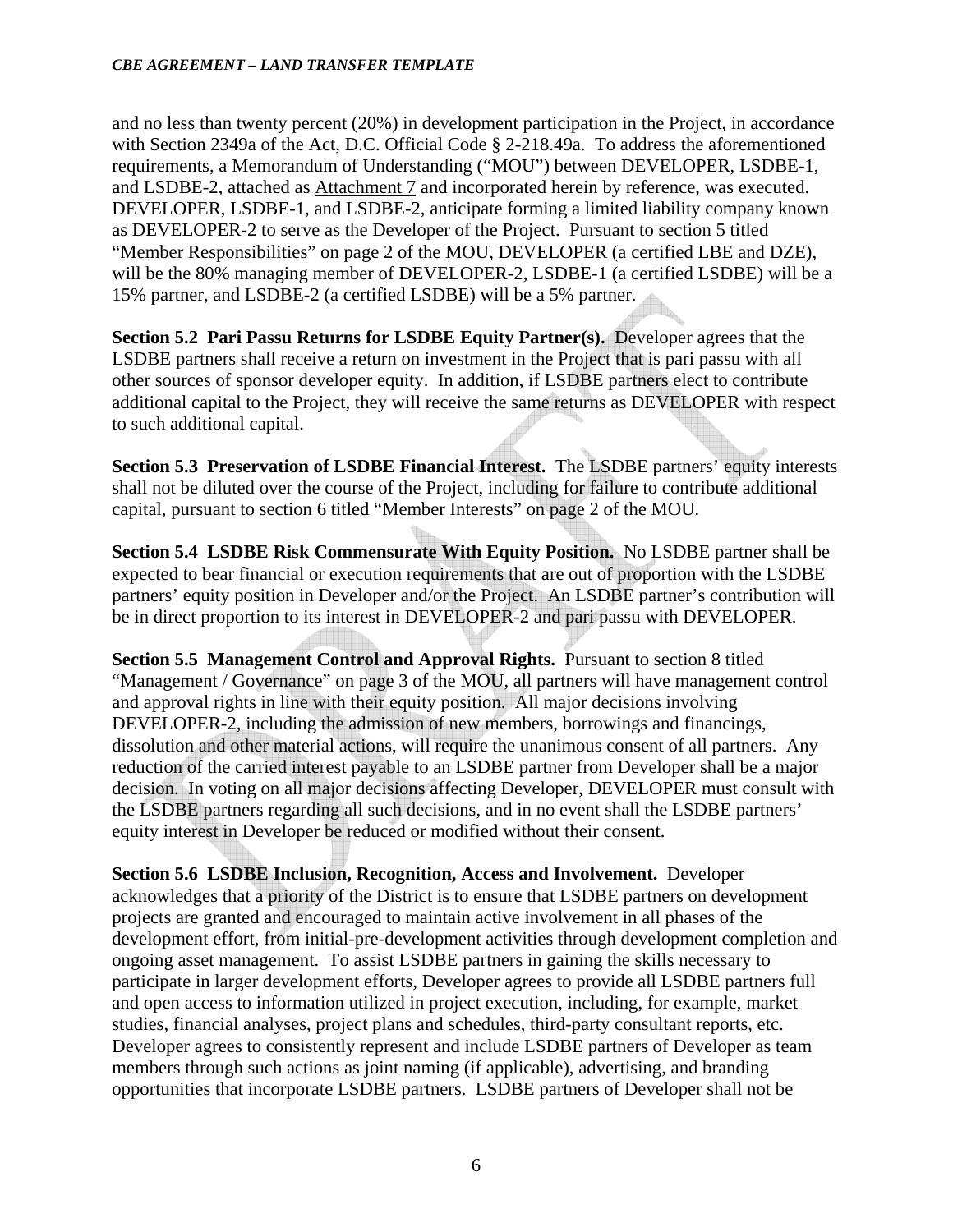precluded from selling services back to Developer. Pursuant to section 5 titled "Member Responsibilities" on page 2 of the MOU, at a minimum, the LSDBE partners will participate in budget, schedule, and strategy meetings. LSDBE partners may also participate in the negotiation of development agreements, creating a site plan, managing design development, hiring and managing consultants, seeking and securing zoning and entitlements, developing and monitoring budgets, apply for and securing financing, performing due diligence, marketing and sales of all units, and any other tasks necessary to the development and construction of the project.

### **ARTICLE VI CONTINGENT CONTRIBUTIONS**

**Section 6.1 Contingent Contributions for Failure to Meet CBE Minimum Expenditure**. At the conclusion of the Project, DSLBD shall measure the percentage difference between the CBE Minimum Expenditure and Developer's actual expenditures. If Developer's actual expenditures are less than the CBE Minimum Expenditure, DSLBD shall identify the percentage difference (the "Shortfall"). If Developer fails to meet its CBE Minimum Expenditure within 60 days of the conclusion of the Project, which shall be determined by issuance of certificate(s) of occupancy for the Project, Developer shall make the following payments (each, a "Contingent Contribution"), which shall be paid to the District of Columbia in the time and in a manner to be determined by DSLBD. The Contingent Contributions shall be based on twenty-five percent (25%) of the CBE Minimum Expenditure (the "Contribution Fund"). The Contribution Fund is therefore \$\_\_\_\_\_\_\_\_\_\_\_\_\_\_\_.

- (i) If the Shortfall is more than 50% of the CBE Minimum Expenditure, Developer shall make a Contingent Contribution of one hundred percent (100%) of the Contribution Fund. For example, if at the conclusion of the Project, the Shortfall is 60%, Developer shall make a Contingent Contribution of \$\_\_\_\_\_\_\_\_\_\_\_.
- (ii) If the Shortfall is between 10% and 50% of the CBE Minimum Expenditure, Developer shall make a Contingent Contribution that is the percentage of the Contribution Fund that is equal to the Shortfall. For example, if the Shortfall is 20%, the Developer shall make a Contingent Contribution of 20% of the Contribution Fund, *i.e.*, \$
- (iii) If the Shortfall is less than 10% of the CBE Minimum Expenditure, and Developer has taken all actions reasonably necessary (as reasonably determined by DSLBD based on Developer's reports and other verifiable evidence) to achieve the CBE Minimum Expenditure, the Developer shall not be required to make a Contingent Contribution. The Developer may meet its burden to demonstrate it has taken all actions reasonably necessary to achieve its CBE Minimum Expenditure by (1) fulfilling all CBE outreach and recruitment efforts identified in Article II of this Agreement; (2) complying with Article IV of this Agreement; (3) providing evidence of the General Contractors' compliance with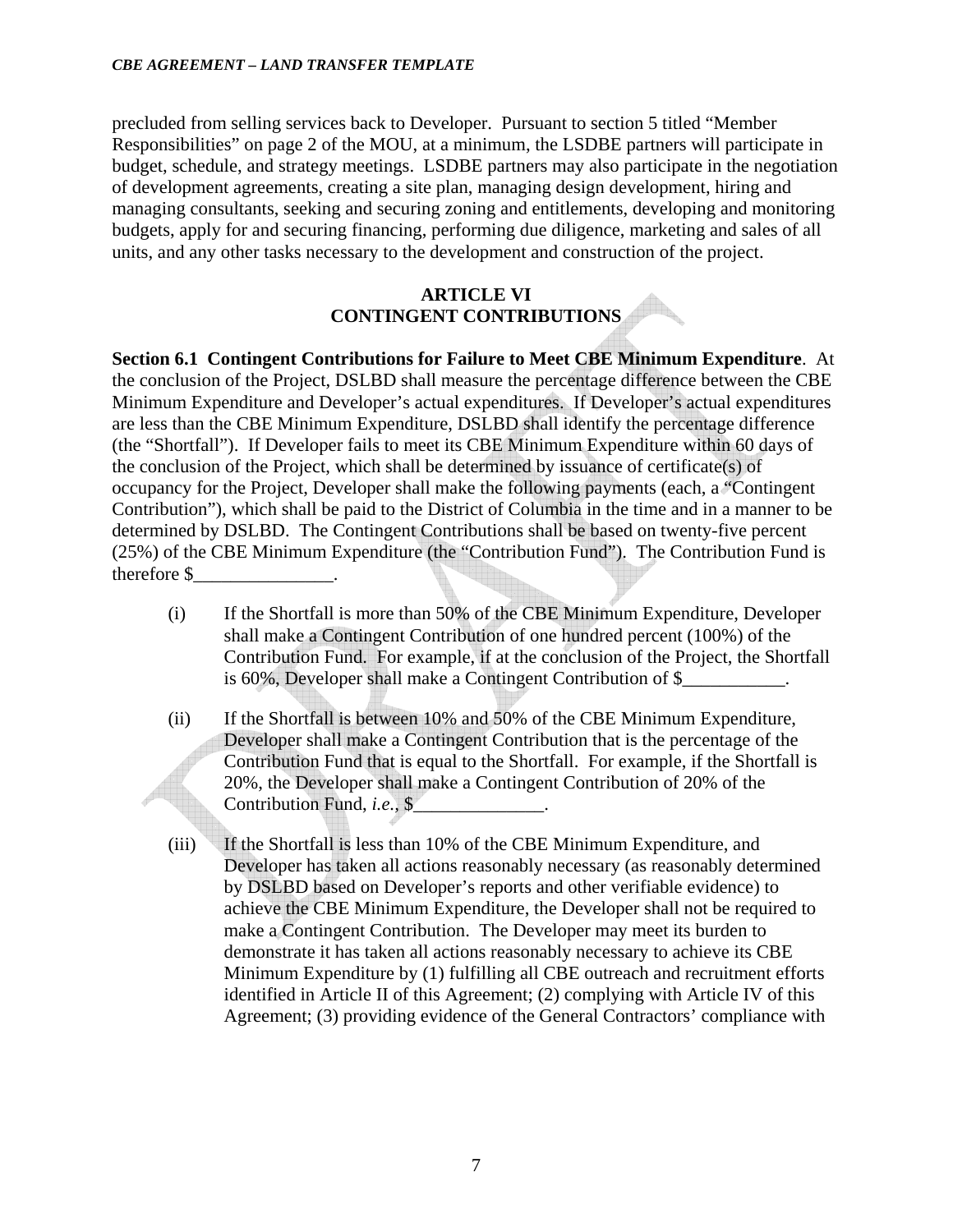the commitments set forth in Article IV of this Agreement, and (4) by taking the following actions, among other things<sup>1</sup>:

- a. In connection with the preparation of future bid packages, if any, develop a list of media outlets that target CBEs and *potential* CBEs hereafter referred to as "Target Audience" based on D.C. certification criteria;
- b. During the initial construction of the Project, place advertisements in media outlets that address the Target Audience on a regular basis (i.e., each time a new bid package is sent out) and advertise the programmatic activities established pursuant to the Agreement on an as needed basis;
- c. Fax and/or email new procurement opportunity alerts to targeted CBEs according to trade category;
- d. In connection with the preparation of future bid packages, if any, develop a list of academic institutions, business and community organizations that represent the Target Audience so that they may provide updated information on available opportunities to their constituents;
- e. Make presentations and conduct pre-bid conferences advising of contracting opportunities for the Target Audience either one-on-one or through targeted business organizations;
- f. Provide up to ten (10) sets of free plans and specifications for business organizations representing Target Audiences upon request;
- g. Commit to promoting opportunities for joint ventures between non-CBE and CBE firms to further grow CBEs and increase contract participation.
- (iv) If the Shortfall is less than 10% of the CBE Minimum Expenditure, but Developer has *not* taken all actions reasonably necessary (as reasonably determined by DSLBD based on Developer's reports and other verifiable evidence) to achieve the CBE Minimum Expenditure, Developer shall make a Contingent Contribution that is the percentage of the Contribution Fund that is equal to the Shortfall. For example, if the Shortfall is 5%, the Developer shall make a Contingent Contribution of 5% of the Contribution Fund, *i.e.*, \$\_\_\_\_\_\_\_\_\_\_.

**Section 6.2 Failure to Meet Equity and Development Participation Requirements**. Failure to comply with the equity and development participation requirements of Article V of this Agreement shall constitute a material breach of this Agreement and of the Land Disposition and Development Agreement.

**Section 6.3 Other Remedies**. Failure to make any required Contingent Contribution in the time and manner specified by DSLBD shall be a material breach of this Agreement. In the event that the Developer breaches any of its obligations under this Agreement, in addition to the remedies

<sup>&</sup>lt;sup>1</sup> See Attachment 6 for a list of suggested outreach activities.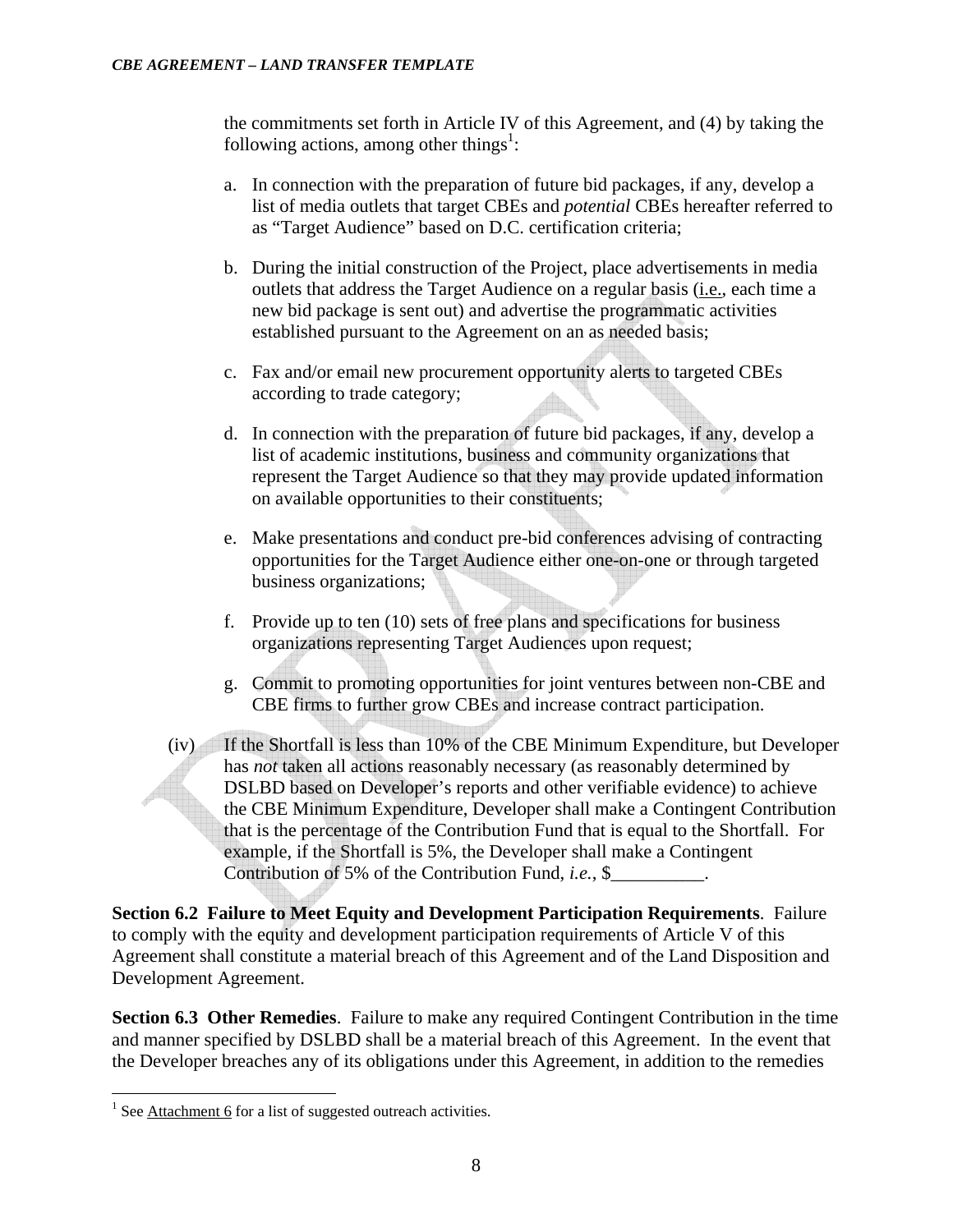stated herein, DSLBD does not waive its right to seek any other remedy against the Developer, the general contractor of the Project and any manager of the Project that might otherwise be available at law or in equity, including specific performance.

**Section 6.4 Waiver of Contingent Contributions**. Any Contingent Contribution required under this Section may be rescinded or modified by the Director upon consideration of the totality of the circumstances affecting such noncompliance.

## **ARTICLE VII MISCELLANEOUS**

**Section 7.1 Primary Contact**. The Director, or his or her designee, shall be the primary point of contact for Developer for the purposes of collecting or providing information, or carrying out any of the activities under this Agreement. The Director and a representative of the Developer with contracting and/or hiring authority shall meet regularly.

**Section 7.2 Notices.** Any notice, payment or instrument required or permitted by this Agreement to be given or delivered to either party shall be deemed to have been received when personally delivered or transmitted by telecopy or facsimile transmission (which shall be immediately confirmed by telephone and shall be followed by mailing an original of the same within 24 hours after such transmission) or 72 hours following deposit of the same in any United States Post Office, registered or certified mail, postage prepaid, addressed as follows:

To DSLBD: Department of Small and Local Business Development 441  $4<sup>th</sup>$  Street, N.W., Suite 970 North Washington, DC 20001 Attention: Director Tel: (202) 727-3900 Fax: (202) 724-3786

and Office of the Deputy Mayor for Planning and Economic Development Government of the District of Columbia John A. Wilson Building 1350 Pennsylvania Avenue, NW, Suite 317 Washington, DC 20004 Attention: Deputy Mayor for Planning and Economic Development Tel: (202) 727-6365 Fax: (202) 727-6703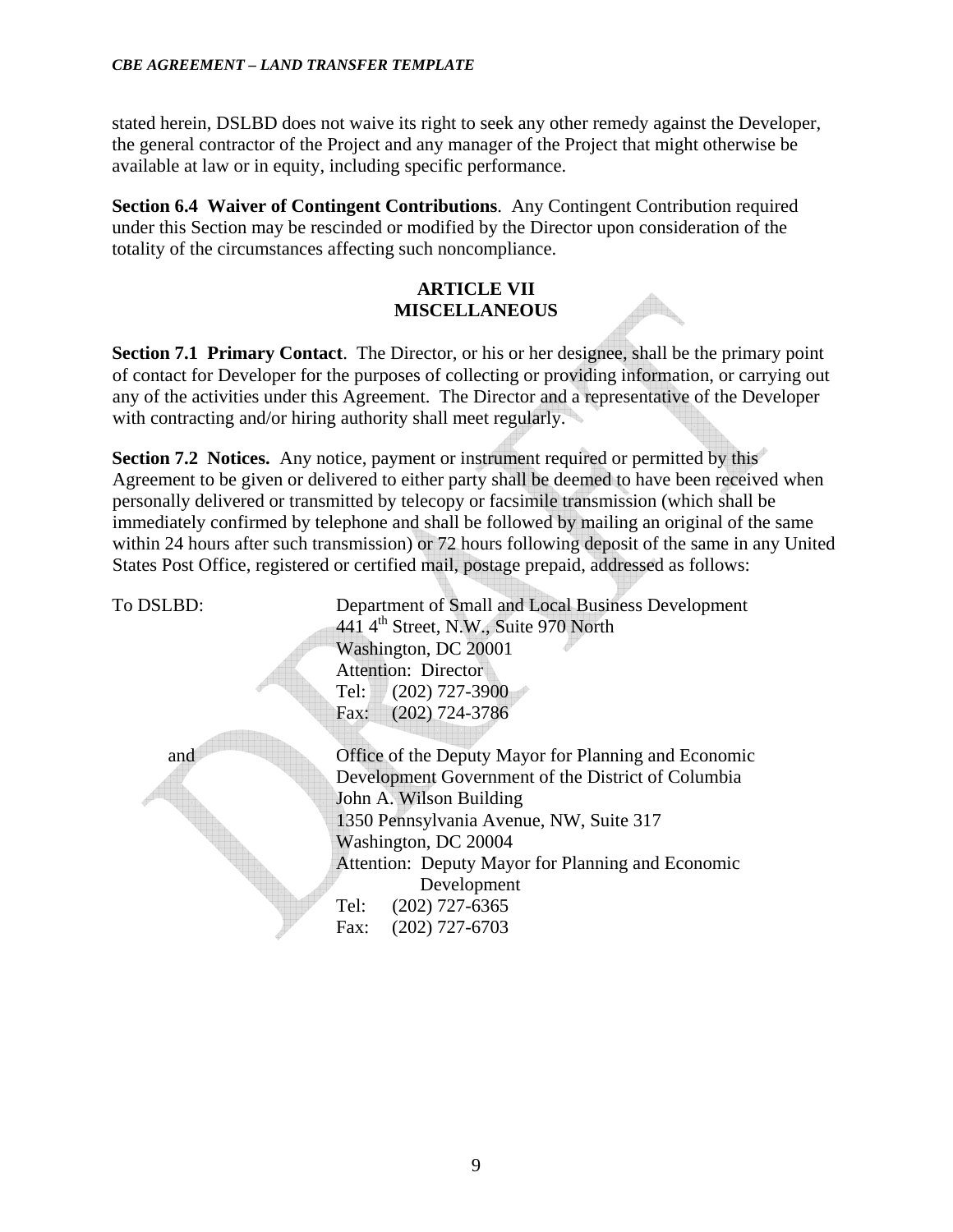With a copy to: Office of the Attorney General John A. Wilson Building 1350 Pennsylvania Avenue, NW, Suite 407 Washington, DC 20004 Attention: Attorney General Tel: (202) 724-3400 Fax: (202) 347-8922

To Developer:

 $\mathcal{L}_\text{max}$  and  $\mathcal{L}_\text{max}$  and  $\mathcal{L}_\text{max}$  and  $\mathcal{L}_\text{max}$ Washington, D.C. Attention: Tel: Fax

Each party may change its address or addresses for delivery of notice by delivering written notice of such change of address to the other party.

**Section 7.3 Severability.** If any part of this Agreement is held to be illegal or unenforceable by a court of competent jurisdiction, the remainder of this Agreement shall be given effect to the fullest extent possible.

**Section 7.4 Successors and Assigns.** This Agreement shall be binding upon and inure to the benefit of any permitted successors and assigns of the parties hereto. This Agreement shall not be assigned by the Developer without the prior written consent of the DSLBD, which consent shall not be unreasonably withheld or delayed. In connection with any such consent of DSLBD, DSLBD may condition its consent upon the acceptability of the financial condition of the proposed assignee, upon the assignee's express assumption of all obligations of the Developer hereunder or upon any other reasonable factor which DSLBD deems relevant in the circumstances. In any event, any such assignment shall be in writing, shall clearly identify the scope of the rights and obligations assigned and shall not be effective until approved by the DSLBD. DSLBD shall have no right to assign this Agreement except to another District agency.

**Section 7.5 Amendment: Waiver.** This Agreement may be amended from time to time by written supplement hereto and executed by DSLBD and Developer. Any obligations hereunder may not be waived, except by written instrument signed by the party to be bound by such waiver. No failure or delay of either party in the exercise of any right given to such party hereunder or the waiver by any party of any condition hereunder for its benefit (unless the time specified herein for exercise of such right, or satisfaction of such condition, has expired) shall constitute a waiver of any other or further right nor shall any single or partial exercise of any right preclude other or further exercise thereof or any other right. The waiver of any breach hereunder shall not be deemed to be a waiver of any other or any subsequent breach hereof.

**Section 7.6 Governing Law.** This Agreement shall be governed by the laws of the District of Columbia.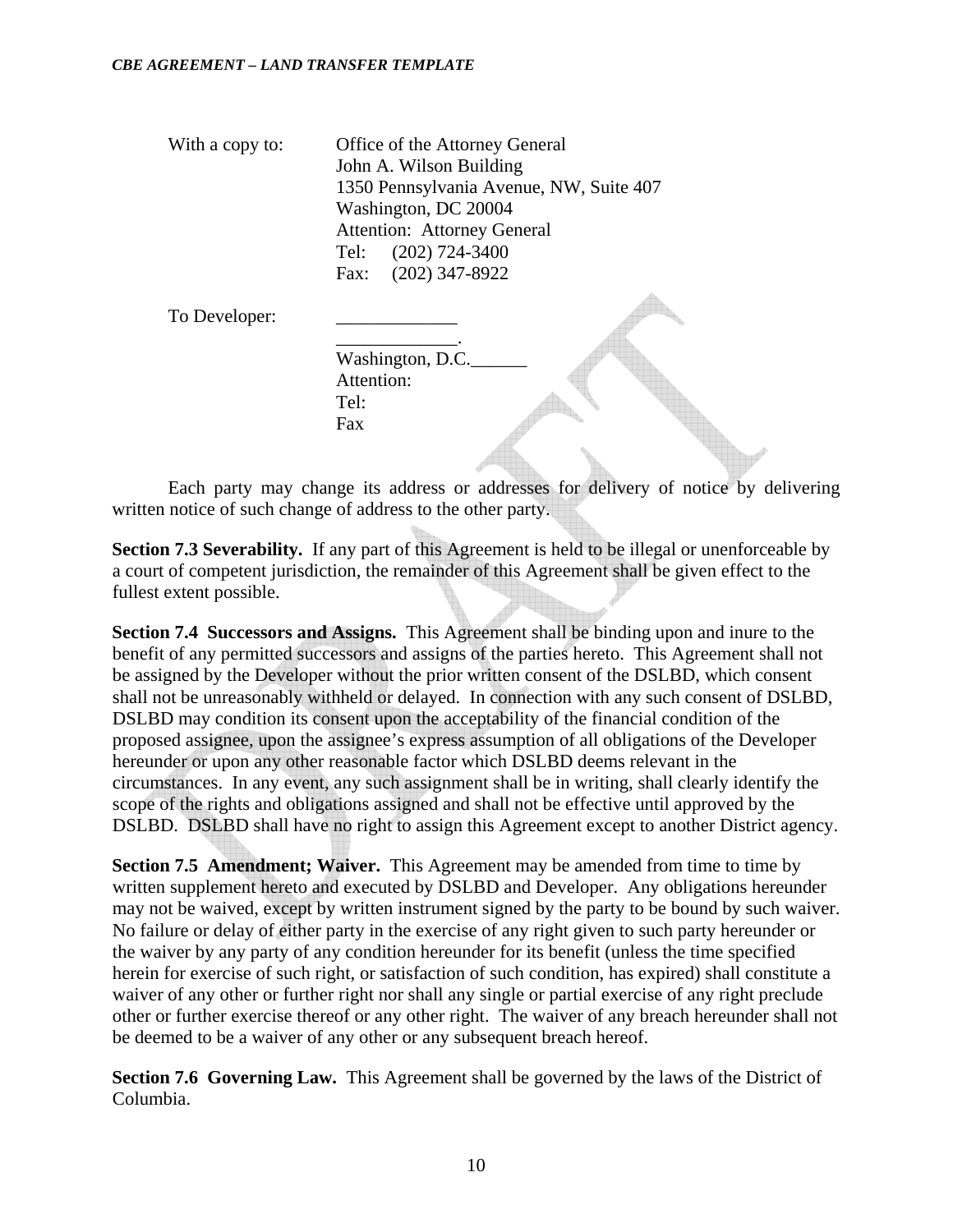**Section 7.7 Counterparts.** This Agreement may be executed in counterparts, each of which shall be deemed an original.

**Section 7.8 Entire Agreement.** All previous negotiations and understandings between the parties hereto or their respective agents and employees with respect to the transactions set forth herein are merged into this Agreement, and this Agreement alone fully and completely expresses the parties' rights, duties and obligations with respect to its subject matter.

**Section 7.9 Captions, Gender, Number and Language of Inclusion.** The captions are inserted in this Agreement only for convenience of reference and do not define, limit or describe the scope or intent of any provisions of this Agreement. Unless the context clearly requires otherwise, the singular includes the plural, and vice versa, and the masculine, feminine and neuter adjectives include one another. As used in this Agreement, the word "including" shall mean "including but not limited to".

**Section 7.10 Attachments***.* The following exhibits shall be deemed incorporated into this Agreement in their entirety:

| <b>Attachment 1:</b> | <b>CBE Minimum Expenditure</b>            |
|----------------------|-------------------------------------------|
| <b>Attachment 2:</b> | <b>Target Sector List</b>                 |
| <b>Attachment 3:</b> | <b>Utilization Plan</b>                   |
| <b>Attachment 4:</b> | <b>CBE</b> Reports                        |
| <b>Attachment 5:</b> | <b>Vendor Verification Forms</b>          |
| <b>Attachment 6:</b> | <b>Suggested Outreach Activities</b>      |
| <b>Attachment 7:</b> | Memorandum of Understanding for Developer |
|                      |                                           |

**Section 7.11 Binding Effect.** This Agreement shall be binding upon and inure to the benefit of the parties hereto and their respective successors, assigns, heirs and personal representatives.

Approved as to legal sufficiency for the Department of Small and Local Business Development:

BY:

 Duane M. Kokesch General Counsel

AGREED TO AND EXECUTED THIS \_\_\_\_\_ DAY OF \_\_\_\_\_\_\_\_\_\_\_\_\_\_\_\_\_\_\_, 2009

## **GOVERNMENT OF THE DISTRICT OF COLUMBIA DEPARTMENT OF SMALL AND LOCAL BUSINESS DEVELOPMENT**

**BY: \_\_\_\_\_\_\_\_\_\_\_\_\_\_\_\_\_\_\_\_\_\_\_\_\_\_\_\_\_\_\_\_** 

 **LEE A. SMITH III DIRECTOR**